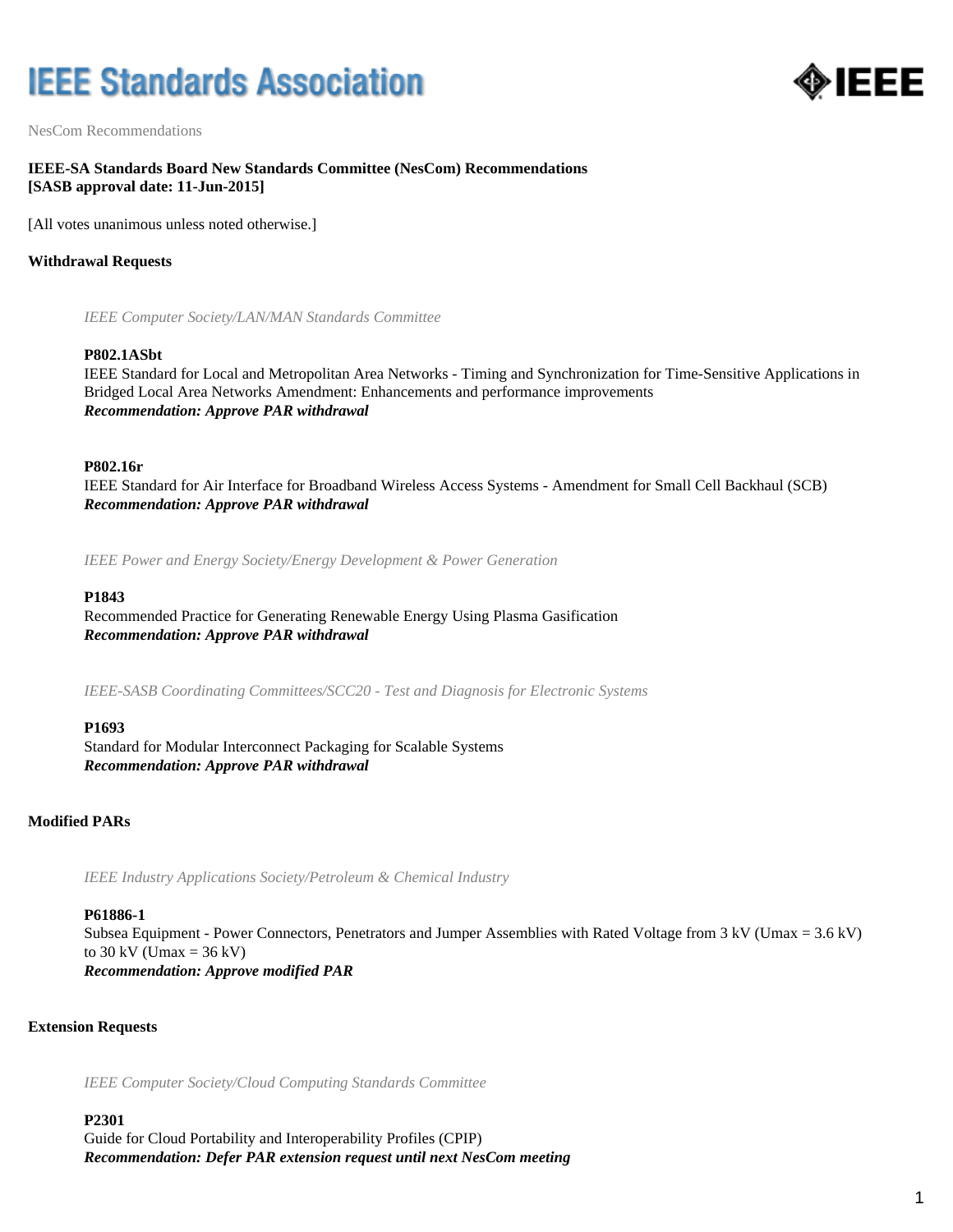# **P2302** Standard for Intercloud Interoperability and Federation (SIIF) *Recommendation: Approve request for an extension until December 2017*

*IEEE Computer Society/Design Automation*

# **P1076**

Standard for VHDL Language Reference Manual *Recommendation: Approve request for an extension until December 2017*

# **P1076.1**

Standard VHDL Analog and Mixed-Signal Extensions *Recommendation: Approve request for an extension until December 2017*

*IEEE Computer Society/Software & Systems Engineering Standards Committee*

# **P24748-4**

Standard for Systems and Software Engineering -- Life Cycle Management -- Part 4: Systems Engineering Planning *Recommendation: Approve request for an extension until December 2016*

*IEEE Power and Energy Society/Insulated Conductors*

# **P400.3**

Guide for Partial Discharge Field Diagnostic Testing of Shielded Power Cable Systems *Recommendation: Approve request for an extension until December 2018*

*IEEE Power and Energy Society/Surge Protective Devices/Low Voltage*

# **PC62.72**

Guide for the Application of Surge-Protective Devices for Low Voltage (1000 Volts or Less) AC Power Circuits *Recommendation: Approve request for an extension until December 2017*

*IEEE-SASB Coordinating Committees/SCC04 - Electrical Insulation*

# **P98**

Standard for the Preparation of Test Procedures for the Thermal Evaluation of Solid Electrical Insulating Materials *Recommendation: Defer PAR extension request until next NesCom meeting*

# **New PARs**

*IEEE-SA Board of Governors/Corporate Advisory Group*

# **P1834**

Standard for Technology Supervision Code for Wind Turbine Impeller Systems *Recommendation: Approve new PAR until December 2019 [Approve=6, Disapprove=2]*

*IEEE Computer Society/Cloud Computing Standards Committee*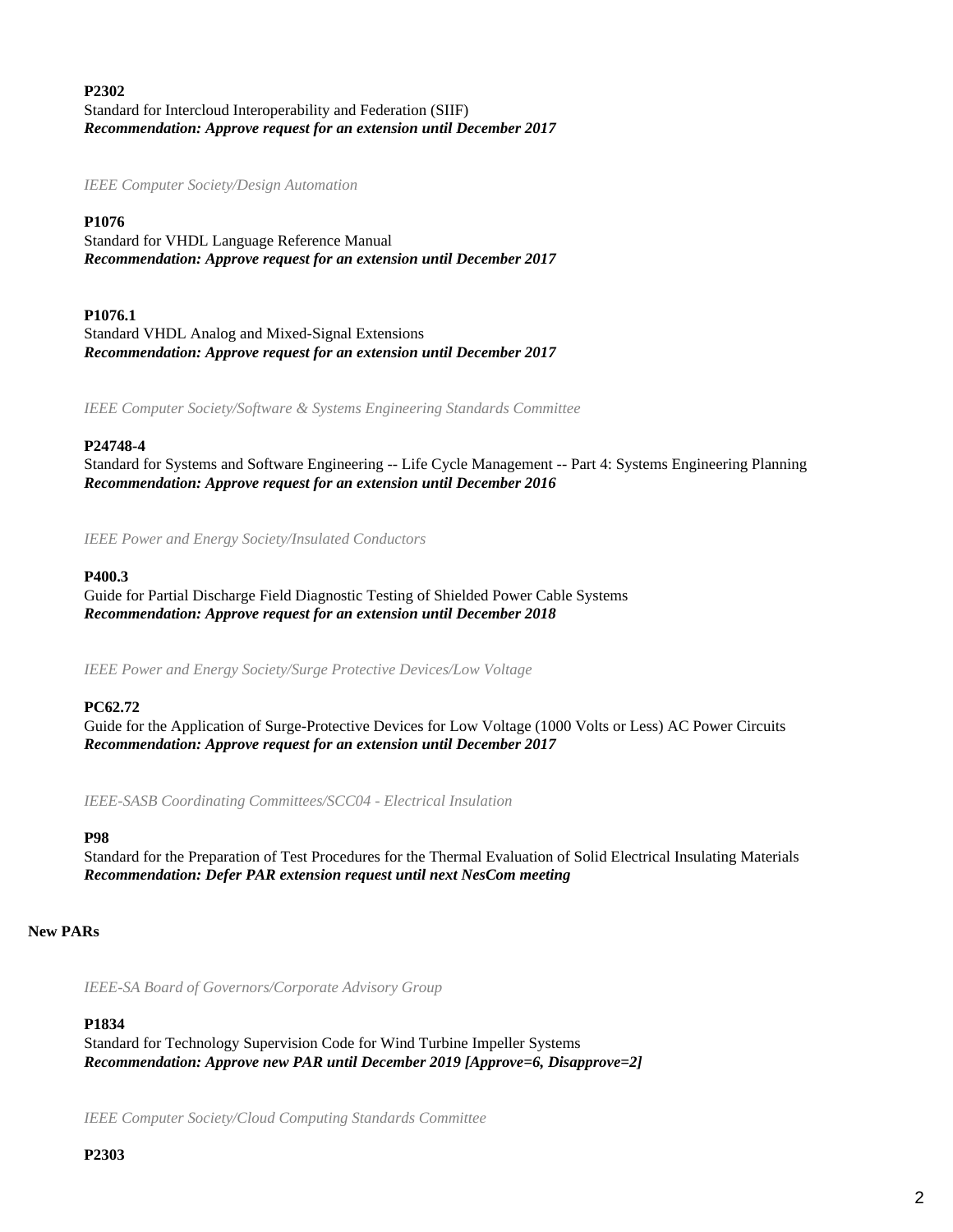# Standard for Adaptive Management of Cloud Computing Environments *Recommendation: Approve new PAR until December 2019*

*IEEE Computer Society/LAN/MAN Standards Committee*

#### **P802.1Qci**

Standard for Local and Metropolitan Area Networks -- Bridges and Bridged Networks Amendment: Per-Stream Filtering and Policing

*Recommendation: Approve new PAR until December 2019*

#### **P802.1Qcj**

Standard for Local and Metropolitan Area Networks -- Bridges and Bridged Networks Amendment: Automatic Attachment to Provider Backbone Bridging (PBB) services *Recommendation: Approve new PAR until December 2019*

#### **P802c**

Standard for Local and Metropolitan Area Networks: Overview and Architecture Amendment: Local Medium Accesss Control (MAC) Address Usage *Recommendation: Approve new PAR until December 2019*

*IEEE Computer Society/Portable Applications*

#### **P1003.1-2008/Cor 2**

Standard for Information Technology - Portable Operating System Interface (POSIX(R)) - Corrigendum 2 *Recommendation: Approve new PAR until December 2019*

*IEEE Computer Society/Software & Systems Engineering Standards Committee*

#### **P1760**

Information Technology Service Measures and Service Level Agreements *Recommendation: Approve new PAR until December 2019*

#### **P82079-1**

Information technology: Information for Use of Products -- Part 1: General Requirements and Processes *Recommendation: Approve new PAR until December 2019*

*IEEE Electromagnetic Compatibility Society/Standards Development Committee*

#### **P370**

Electrical Characterization of Printed Circuit Board and Related Interconnects at Frequencies up to 50 GHz. *Recommendation: Approve new PAR until December 2019*

*IEEE Industry Applications Society/Technical Books Coordinating Committee*

#### **P3005.4**

Recommended Practice for Design and Operational Considerations for Improving the Reliability of Emergency and Stand-By Power Systems *Recommendation: Defer new PAR until next NesCom agenda*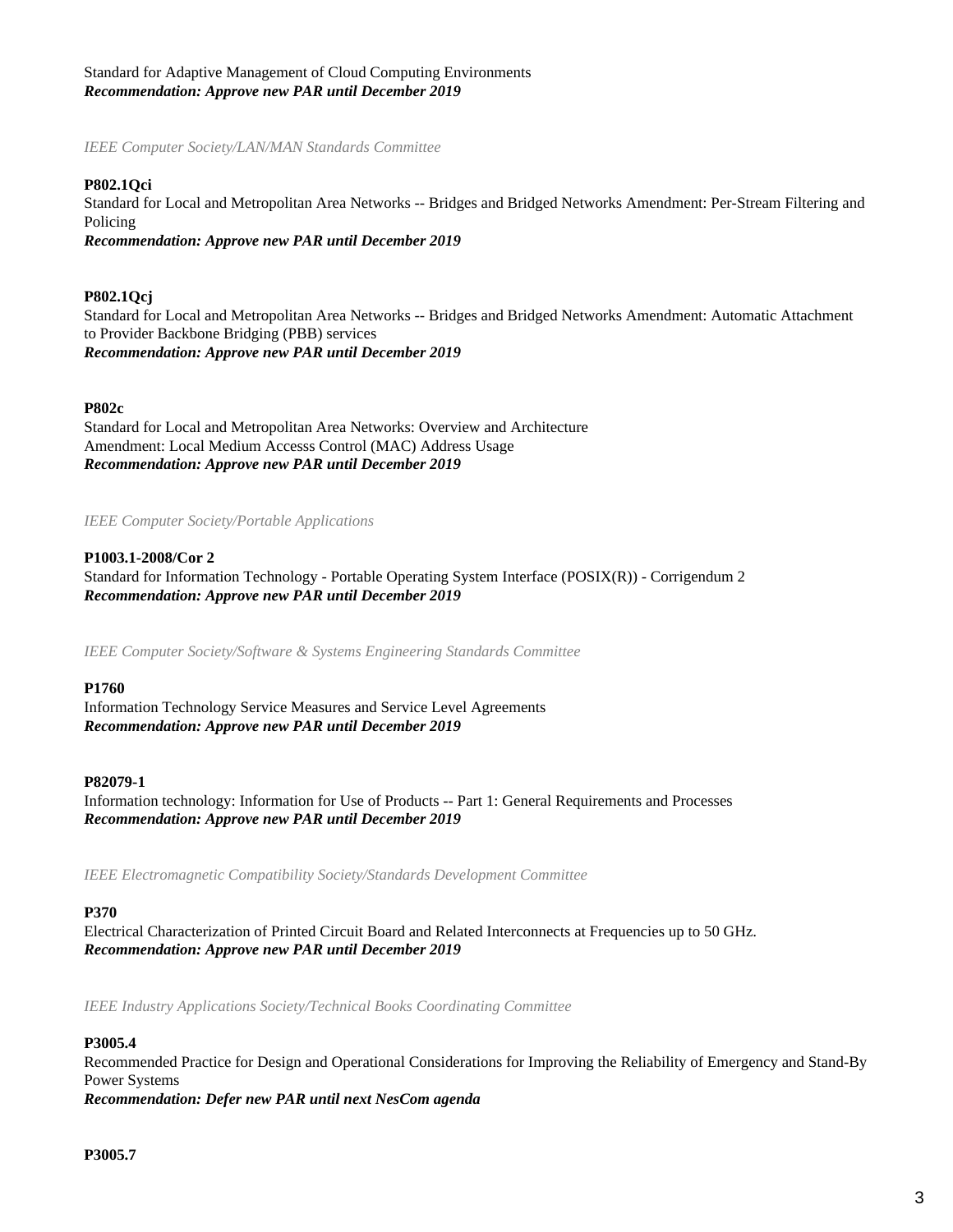Recommended Practice for the Application of Metering for Energy Management of Industrial and Commercial Power Systems

*Recommendation: Defer new PAR until next NesCom agenda*

*IEEE Power and Energy Society/Insulated Conductors*

# **P1614**

Field-Testing of Shielded Power Cable Systems Rated 5 kV and Above with Continuous Alternating Voltage *Recommendation: Approve new PAR until December 2019*

*IEEE Power and Energy Society/Power System Relaying*

# **P61850-9-3**

Communication Networks and Systems for Power Utility Automation - Part 9-3: Precision Time Protocol Profile for Power Utility Automation *Recommendation: Approve new PAR until December 2019*

*IEEE Power and Energy Society/Switchgear*

**PC37.012-2014/Cor 1** Guide for the Application of Capacitance Current Switching for AC High-Voltage Circuit Breakers Above 1000 V - Corrigendum 1: Change to Equation 26 *Recommendation: Approve new PAR until December 2019*

*IEEE Power and Energy Society/Transmission and Distribution*

# **P2030.8**

Standard for the Testing of Microgrid Controllers *Recommendation: Approve new PAR until December 2019*

*IEEE-SASB Coordinating Committees/SCC42 - Transportation*

# **P2040.2**

Standard for Connected, Automated and Intelligent Vehicles: Testing and Verification *Recommendation: Approve new PAR until December 2019 [Approve=7, Disapprove=1]*

# **PARs for the Revision of Standards**

*IEEE Power and Energy Society/Insulated Conductors*

# **P1407**

Guide for Accelerated Aging Tests for 5 kV to 46 kV Extruded Electric Power Cables Using Water-Filled Tanks *Recommendation: Approve PAR for the revision of a standard until December 2019*

# **P1493**

Guide for the Evaluation of Solvents Used for Cleaning Electrical Cables and Accessories *Recommendation: Approve PAR for the revision of a standard until December 2019*

# **P1637**

Guide for Selecting and Applying Terminations for Shielded Alternating-Current Power Cable Rated 5 kV - 46 kV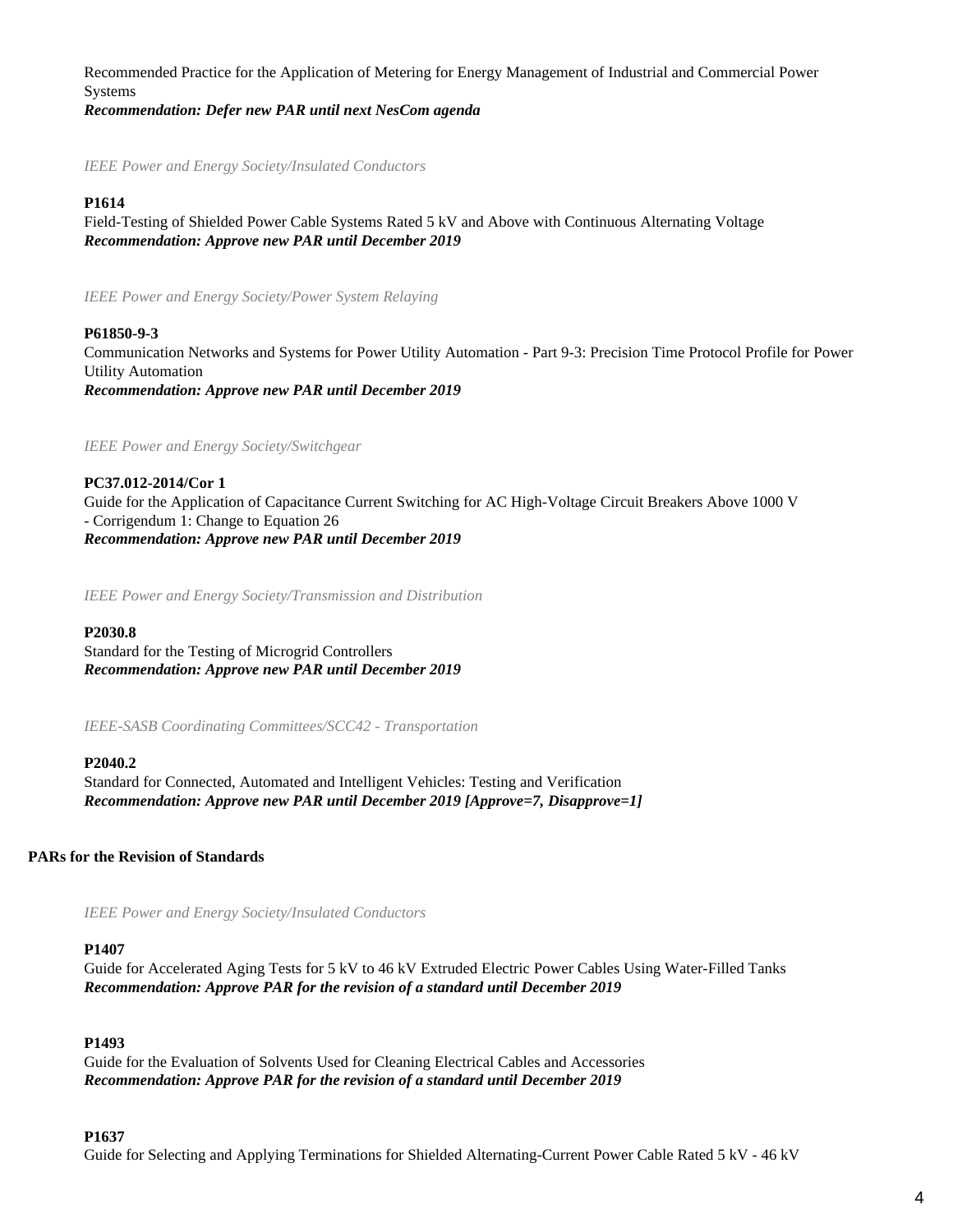# *Recommendation: Approve PAR for the revision of a standard until December 2019*

*IEEE Power and Energy Society/Power System Communications*

# **P1138**

Standard for Testing and Performance for Optical Ground Wire (OPGW) for Use on Electric Utility Power Lines *Recommendation: Approve PAR for the revision of a standard until December 2019*

*IEEE Power and Energy Society/Power System Relaying*

# **PC37.110**

Guide for the Application of Current Transformers Used for Protective Relaying Purposes *Recommendation: Approve PAR for the revision of a standard until December 2019*

# **PC37.235**

Guide for the Application of Rogowski Coils Used for Protective Relaying Purposes *Recommendation: Approve PAR for the revision of a standard until December 2019*

*IEEE Power and Energy Society/Substations*

# **P1815**

Standard for Electric Power Systems Communications-Distributed Network Protocol (DNP3) *Recommendation: Approve PAR for the revision of a standard until December 2019*

*IEEE Power and Energy Society/Switchgear*

# **PC37.015**

Guide for the Application of Shunt Reactor Switching *Recommendation: Approve PAR for the revision of a standard until December 2019*

# **PC37.45**

Standard Design Tests and Specifications for High Voltage (> 1000 V) Distribution Class Enclosed Single-Pole Air Switches *Recommendation: Approve PAR for the revision of a standard until December 2019*

*IEEE Power and Energy Society/Transformers*

# **PC57.12.32**

Standard for Submersible Equipment - Enclosure Integrity *Recommendation: Approve PAR for the revision of a standard until December 2019*

# **PC57.12.60**

Standard Test Procedure for Thermal Evaluation of Insulation Systems for Dry-Type Power and Distribution Transformers *Recommendation: Approve PAR for the revision of a standard until December 2019*

*IEEE-SASB Coordinating Committees/SCC14 - Quantities, Units, and Letter Symbols*

#### **PSI\_10**

American National Standard for Metric Practice *Recommendation: Approve PAR for the revision of a standard until December 2019*